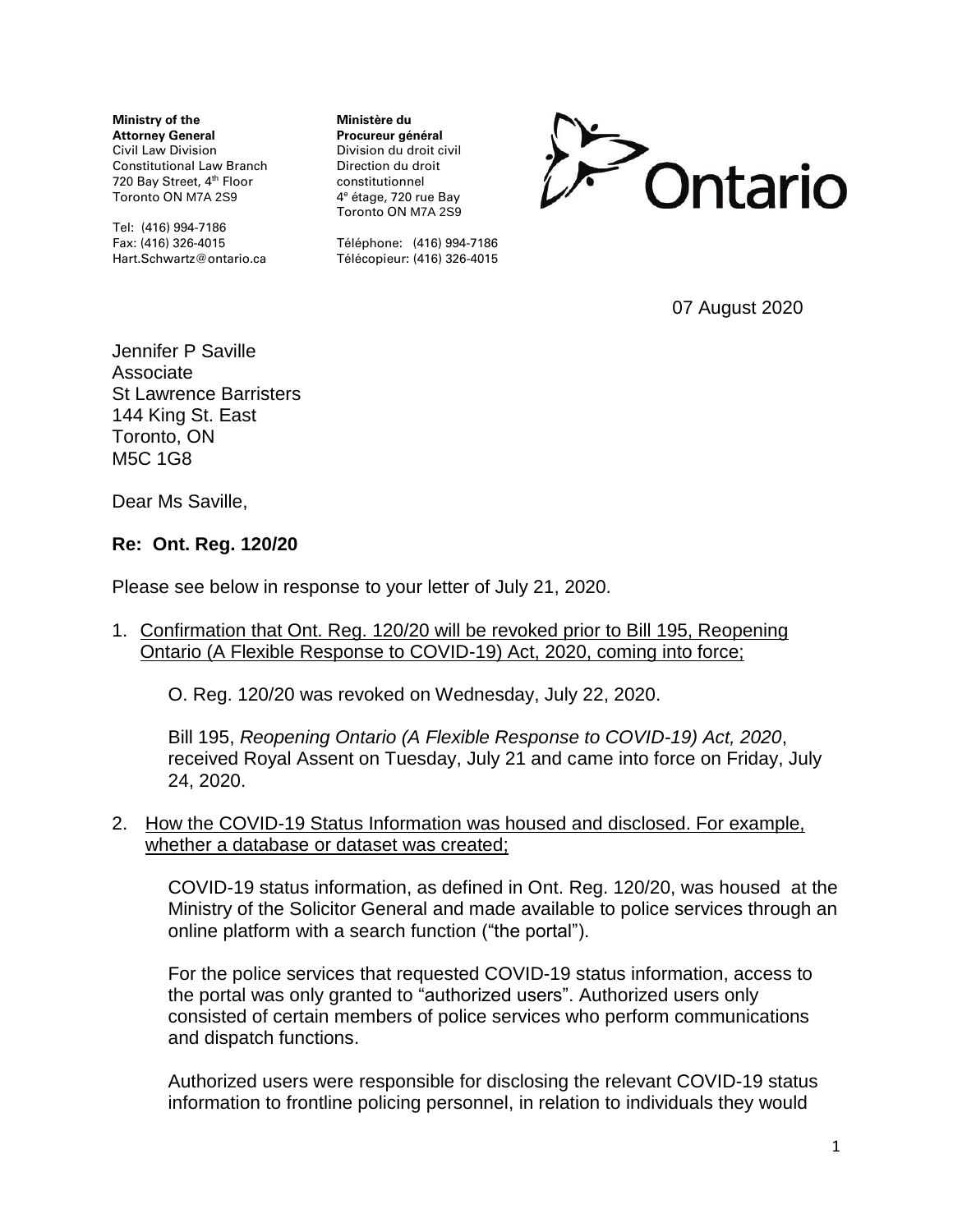encounter or had encountered as a result of responding to calls for service, in order to make informed decisions about whether they needed to take additional precautions to prevent the spread of COVID-19.

# 3. A list of the police services that requested and were provided access to the COVID-19 Status Information;

The attached Chart indicates that forty police services were provided access to the portal which includes the Ontario Provincial Police, two First Nation police services and 37 municipal police services.

# 4. The number of times COVID-19 Status Information was accessed and by which service, or, alternatively, confirmation that that this information was not tracked.

Please find attached a Chart setting out the name of each police service and the number of searches of the portal from that police service.

5. Confirmation that the database, or its equivalent, will be immediately deleted and that all COVID-19 Status Information will be immediately destroyed.

Immediate destruction of the COVID-19 status information is prohibited by law. Subsection 7.0.2 (7) of the *Emergency Management and Civil Protection Act*  provides, in part:

(7) The following rules apply with respect to an order under paragraph 13 of subsection (4):

…

2. Information that is subject to the order that is personal information within the meaning of the *Freedom of Information and Protection of Privacy Act* is subject to any law with respect to the privacy and confidentiality of personal information when the declared emergency is terminated.

Ont. Reg. 120/20 was an order made under paragraph 13 of subsection 7.0.2 (4), among other paragraphs of that subsection, and COVID-19 status information is personal information within the meaning of the *Freedom of Information and Protection of Privacy Act* (*FIPPA*). As a result, the COVID-19 status information that was made accessible through the portal is subject to provincial privacy legislation, including minimum periods for which the information must be retained before it can be disposed of in accordance with provincial law.

Specifically, the Ministry of the Solicitor General is an "institution" subject to *FIPPA*. Pursuant to subsection 40(1) of *FIPPA* and subsection 5(1) of R.R.O. 1990, Reg. 460 under *FIPPA*, the Ministry of the Solicitor General is required to retain personal information for at least one year after use. The purpose of the minimum retention period, as stated in subsection 40 (1) of *FIPPA*, is to ensure that individuals have a reasonable opportunity to obtain access to personal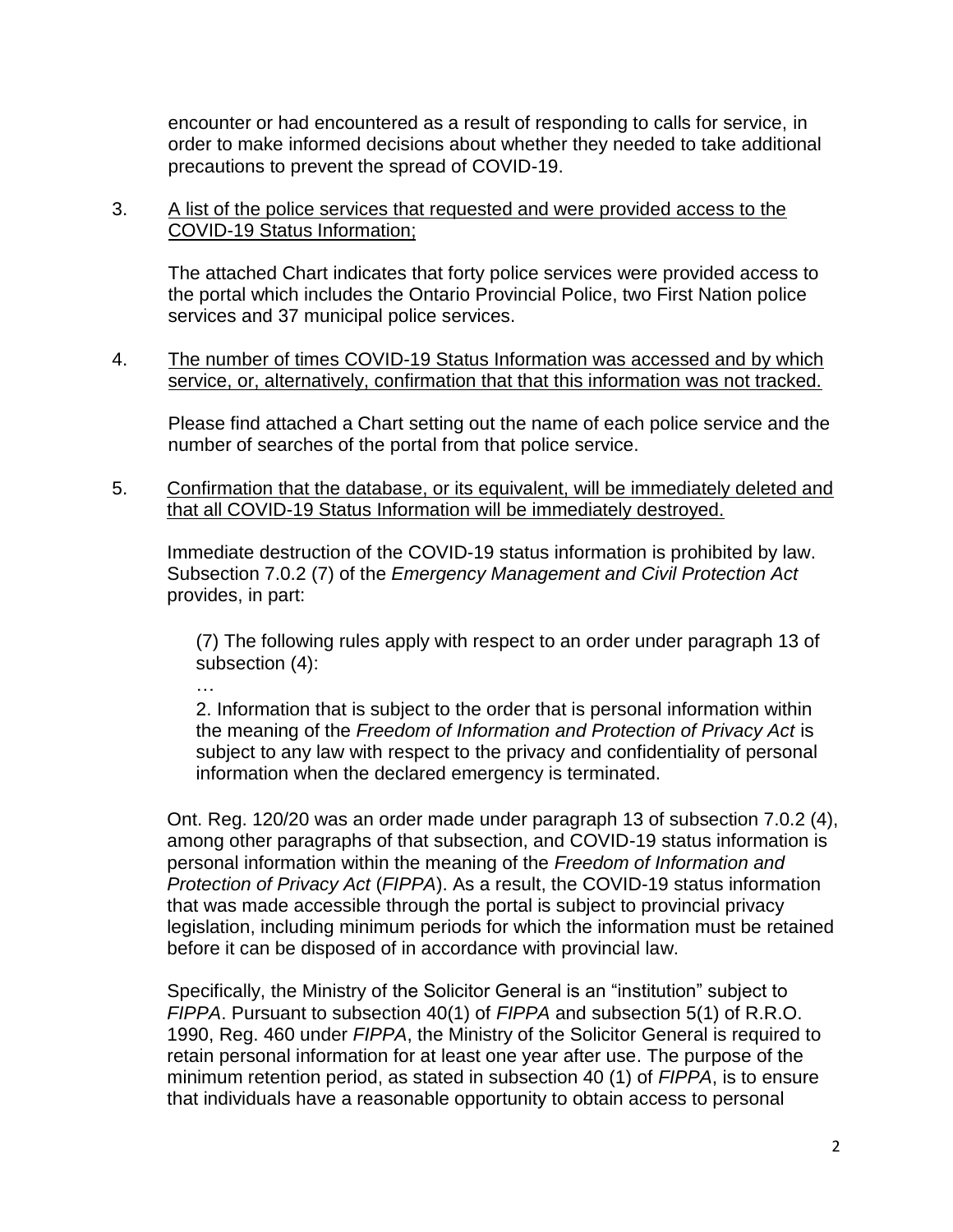information that relates to them, such as by making an access request under *FIPPA*.

Access to the portal was shut down completely on Monday, July 20, 2020. I am advised that the portal information is being retained at the Ministry of the Solicitor General in accordance with applicable law and is only accessible by three employees in the IT department. Should there be, for example, a court or IPC order compelling disclosure of information contained therein, these individuals have the capacity to retrieve it during the retention period.

We trust that this information addresses the five matters raised in your letter of July 21, 2020.

Sincerely,

*"Hart Schwartz"*

Hart Schwartz General Counsel

cc. Hera Evans Sean Hanley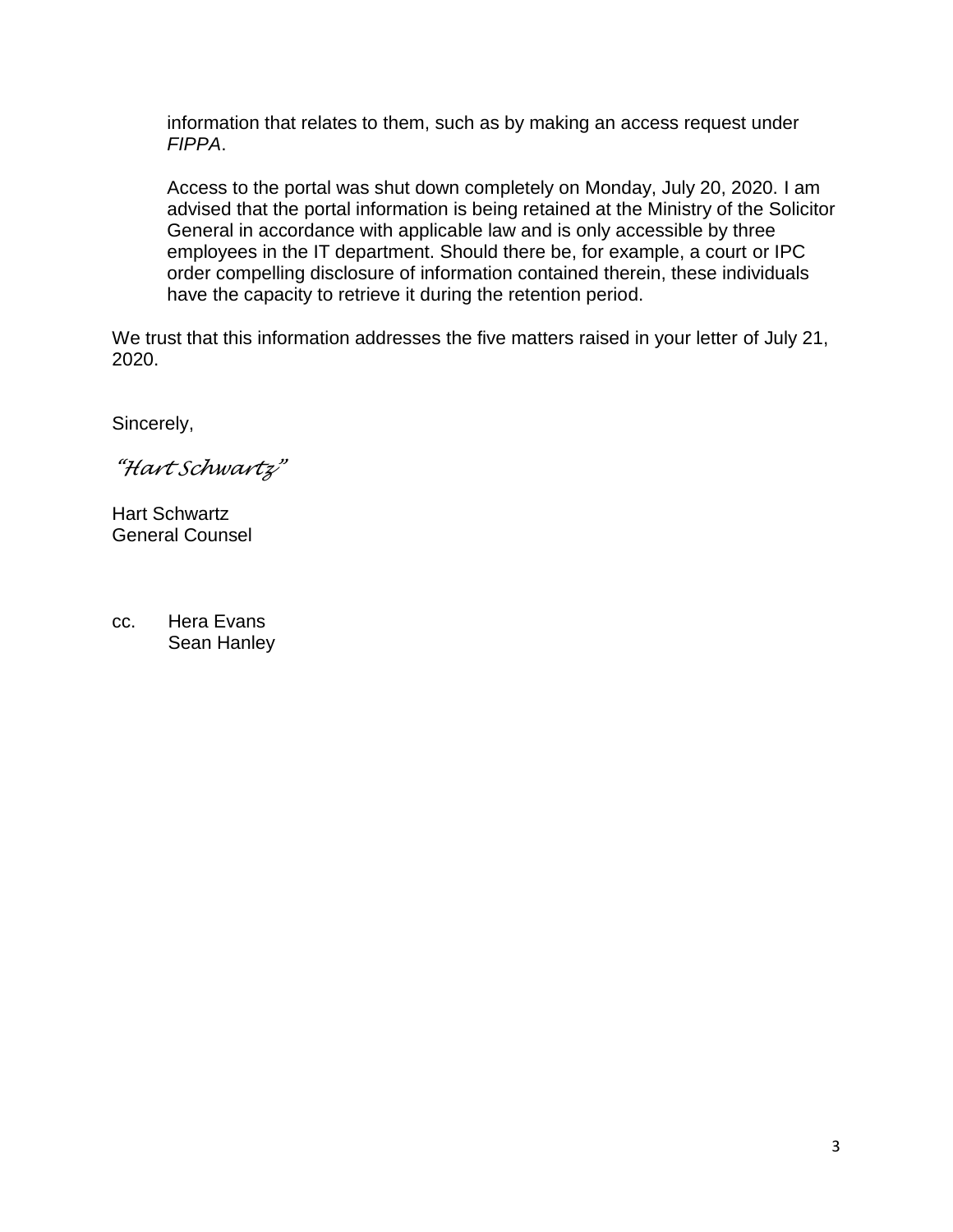| List of Police Services and Total Number of Searches Conducted<br>(April 17, 2020 to July 20, 2020) |                                         |                                 |
|-----------------------------------------------------------------------------------------------------|-----------------------------------------|---------------------------------|
| #                                                                                                   | <b>Police Services</b>                  | <b>Total Number of Searches</b> |
| 1                                                                                                   | Akwesasne Mohawk Police Service         | <b>None</b>                     |
| $\overline{2}$                                                                                      | <b>Barrie Police Service</b>            | 966                             |
| 3                                                                                                   | <b>Belleville Police Service</b>        | 342                             |
| 4                                                                                                   | <b>Brantford Police Service</b>         | 2,089                           |
| 5                                                                                                   | <b>Brockville Police Service</b>        | 286                             |
| 6                                                                                                   | <b>Chatham-Kent Police Service</b>      | 108                             |
| $\overline{7}$                                                                                      | <b>Cornwall Police Service</b>          | 116                             |
| 8                                                                                                   | Durham Regional Police Service          | 24,623                          |
| $\boldsymbol{9}$                                                                                    | <b>Gananoque Police Service</b>         | 116                             |
| 10                                                                                                  | <b>Greater Sudbury Police Service</b>   | 799                             |
| 11                                                                                                  | <b>Guelph Police Service</b>            | 4,057                           |
| 12                                                                                                  | <b>Halton Regional Police Service</b>   | 201                             |
| 13                                                                                                  | <b>Hamilton Police Service</b>          | 10,293                          |
| 14                                                                                                  | <b>Kawartha Lakes Police Service</b>    | 1,015                           |
| 15                                                                                                  | <b>Kingston Police</b>                  | 126                             |
| 16                                                                                                  | <b>LaSalle Police Service</b>           | 29                              |
| 17                                                                                                  | <b>London Police Service</b>            | 10,475                          |
| 18                                                                                                  | Niagara Regional Police Service         | 8                               |
| 19                                                                                                  | North Bay Police Service                | 383                             |
| 20                                                                                                  | <b>Ontario Provincial Police</b>        | 3,692                           |
| 21                                                                                                  | <b>Orangeville Police Service</b>       | 48                              |
| 22                                                                                                  | <b>Ottawa Police Service</b>            | 1,240                           |
| 23                                                                                                  | Owen Sound Police Service               | 156                             |
| 24                                                                                                  | Peel Regional Police                    | 2,805                           |
| 25                                                                                                  | Peterborough Police Service             | 22                              |
| 26                                                                                                  | Sarnia Police Service                   | 57                              |
| 27                                                                                                  | Sault Ste. Marie Police Service         | 179                             |
| 28                                                                                                  | <b>Smiths Falls Police Service</b>      | 133                             |
| 29                                                                                                  | <b>South Simcoe Police Service</b>      | 53                              |
| 30                                                                                                  | St. Thomas Police Service               | 45                              |
| 31                                                                                                  | <b>Stratford Police Service</b>         | 407                             |
| 32                                                                                                  | <b>Strathroy Caradoc Police Service</b> | 14                              |
| 33                                                                                                  | <b>Thunder Bay Police Service</b>       | 14,831                          |
| 34                                                                                                  | <b>Timmins Police Service</b>           | 167                             |
| 35                                                                                                  | <b>Toronto Police Service</b>           | <b>None</b>                     |
| 36                                                                                                  | <b>Treaty Three Police Service</b>      | <b>None</b>                     |